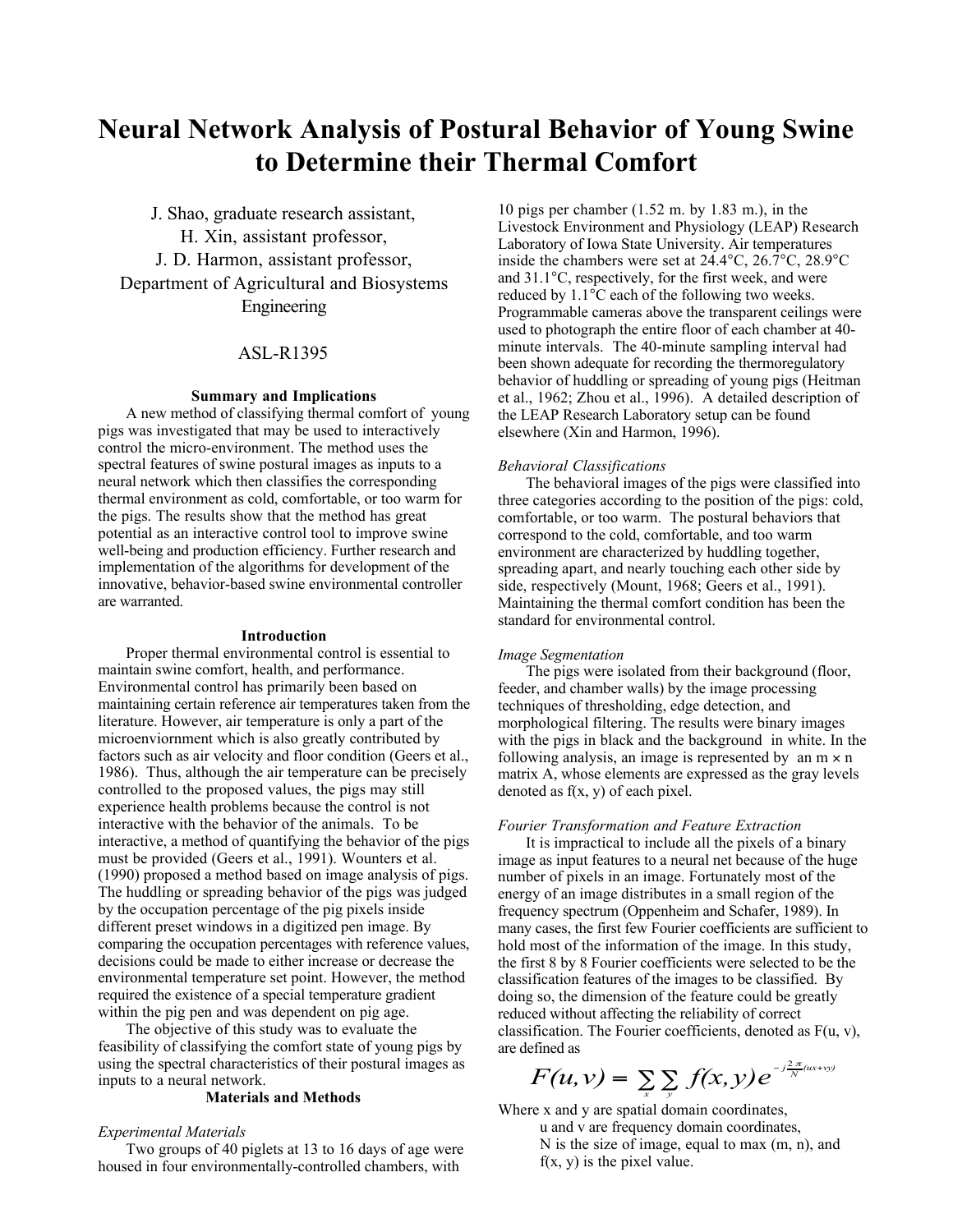## *Neural Network*

Neural networks are increasingly used in engineering applications as an adaptive classifier. These networks contain densely interconnected nodes via interconnection weights. A neural network must be trained before it can be used to classify the input patterns. The training of a neural network is mainly a procedure of automatically and iteratively adapting the interconnective weights until it can properly classify the input patterns (training samples). If the training samples are representative, the trained neural net could classify new patterns from unknown classes.

In this study, a three-layer perceptron neural network was used. Figure 1 shows the topology of this neural net. The nodes were aligned into three layers: input layer, hidden layer, and output layer. Each node in the input layer corresponds to a particular feature of the input pattern, i.e., the first 8 by 8 Fourier coefficients of the processed image. Each output node was assigned to represent a particular class. The input pattern was classified to the class whose representative output node had the maximum value.

#### **Figure 1-Diagram of a neural network.**



A back-propagation algorithm (Lippmann, 1987) was used for the neural network training. The back-propagation training algorithm is an iterative gradient algorithm designed to minimize the mean square error between the actual output of a multi-layer feed-forward perceptron and the desired output.

## **Results and Discussions**

#### *Behavioral Classification and Image Segmentation*

Three raw images showing the typical postural behaviors of the pigs under cold, comfortable, and too warm conditions are shown in [Figure 2.](#page-3-0) The corresponding processed images are shown in Figure 3. In these images, the floor boundary is presented and the pigs are extracted from the background. Closing and opening filtering techniques were used to remove the effects of the floor because the spaces between floor grids and the black pigs were the same color. Because some of the pigs had the same white color as the chamber walls, it was difficult to distinguish between the two. Consequently hand drawn boundaries were added. After edge detection, boundaries of the floor were separated.

## *Fourier Transformation*

The spectral magnitudes of the first 8 by 8 Fourier coefficients are shown in Figure 4. In order to be invariant

to the viewing area of the cameras, the coefficients were normalized by the floor area (in pixels). It can be noted that the first 8 by 8 frequency elements contain most of the image information because the spectral magnitude near the eighth element diminishes to almost zero.

The differences in the three frequency spectra could be explained as follows. First, each spectrum had a main lobe, with the broadest lobe for the cold state and the narrowest lobe for the warm state. It is known in Fourier analysis that a broader lobe implies concentrated object pixels (huddling pigs in this case), whereas a narrower lobe implies spread object pixels (spreading pigs in this case). Secondly, the magnitude of the peak in each graph is the first Fourier coefficient, F(0,0), which represents the average pixel value. Since the image was binary, this average value was the number of the object pixels divided by the total number of the image pixels and equal to the ratio of the area occupied by the pigs to the total image area. Therefore, it was reasonable for the cold state spectrum to have lower values of  $F(0,0)$ , compared with the comfort or warm states. However,  $F(0,0)$  alone was not enough to classify the behavioral category because the values may be similar for pigs barely touching one another (comfortable) and pigs spreading apart (too warm). Thirdly, for the too warm state, the pigs were lying apart from one another, the pixel values of the corresponding image changed more rapidly in the spatial domain, thus resulting in larger values in the higher frequency region compared with the other two states.

From the preceding analysis it can be concluded that the first 8 by 8 Fourier coefficients contained proper features to reflect the differences of the three behavioral states. A neural network based on these features can give proper classification of the pig comfort behavior.

Because the Fourier coefficients were based on not only the occupation percentage, but also the geometric properties of the image, the features are nearly independent of the age or body weight of the pigs. Even though the value of  $F(0,0)$  may be affected by body weight, the neural network could still produce the correct classification based on the other 63 coefficients and their interrelationships. The independence of the method from pig age and body weight will greatly simplify the classification of the animal behavior and improve environmental control.

### *Performance of the Neural Network*

This study used: a three-layer neural network, 64 (8 by 8) features as input nodes, 10 nodes in a hidden layer, and three classifications (cold, comfortable, and too warm) as output nodes. The input features were normalized by the floor area (in pixels). One hundred thirty-eight pictures were used in the training algorithm, and 23 pictures were used in the testing procedure. The mean square error was 0.04. One hundred thirty-six out of 138 images (98%) were properly classified in the training data, and 19 out of 23 images (83%) were properly classified in the testing data. The method thus showed great potential as an interactive control tool to improve swine well-being and production efficiency. Further research and development of the control algorithms and hardware seem to be warranted.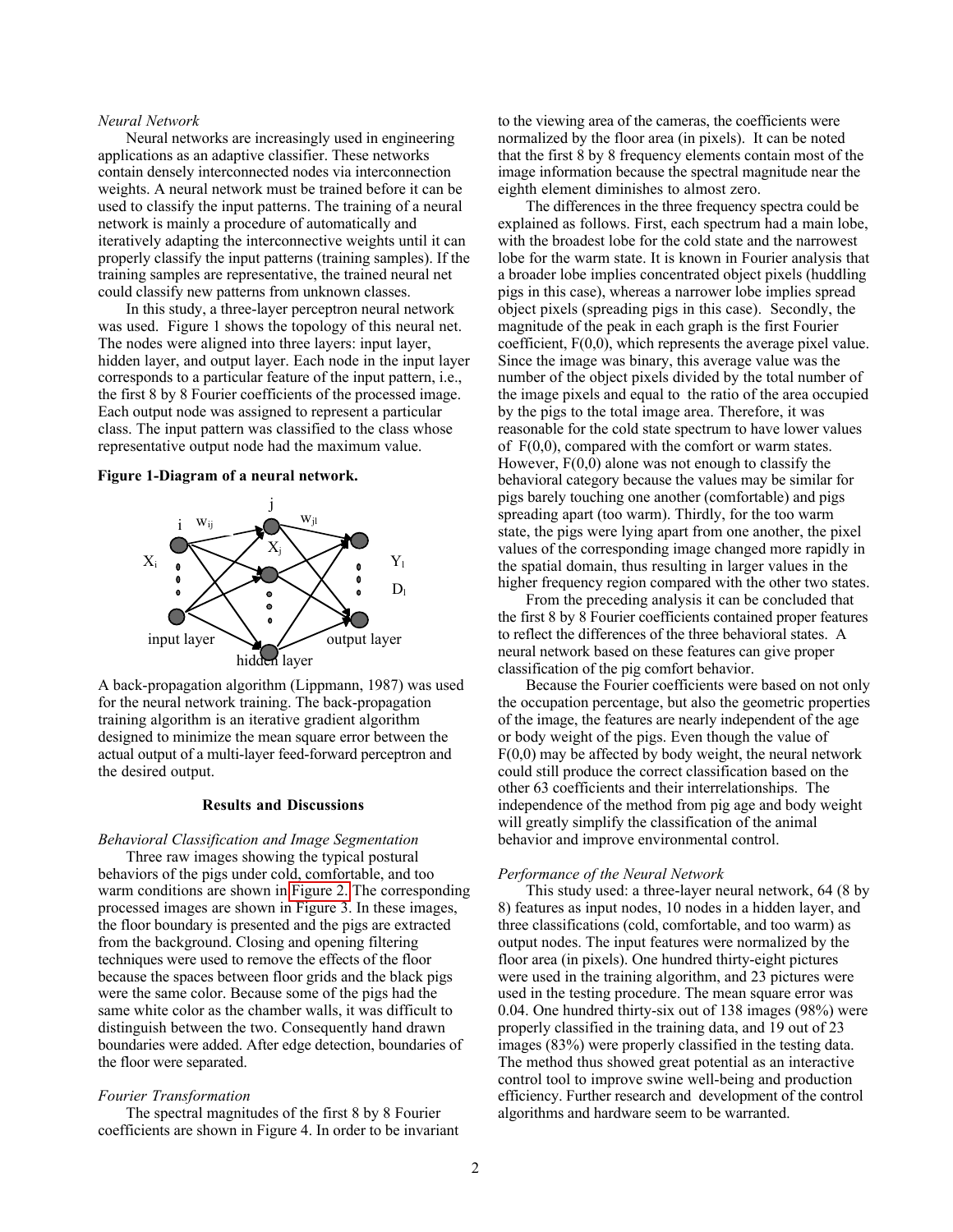## **References**

- 1. Geers, R., V. Goedseels, and G. Parduyns. 1986. Group postural behavior of growing pigs in relation to air velocity, air, and floor temperature. *Applied Animal Behavior Science* 16: 353-362.
- 2. Geers, R., H. Ville, and V. Goedseels. 1991. Environmental temperature control by the pig's comfort behavior through image processing. *Transactions of the ASAE* 34(6): 2583-2586.
- 3. Heitman, H., Jr., G. L. Hahn, T. E. Bond, and C. F. Kelly. 1962. Continuous versus periodic observation in behavior studies with swine raised in confinement. *Animal Behavior* 10: 165-168.
- 4. Lippmann, R. P. 1987. An introduction to computing with neural nets. *IEEE Transactions on Acoustics, Speech, and Signal Processing Magazine* April: 4-22.
- 5. Mount, L.E. 1968. *The Climate Physiology of the Pig.* Williams and Welkins, Baltimore.
- 6. Oppenheim, A. V., and R. W. Schafer. 1989. *Discrete Time Signal Processing*. Prentice Hall Inc., Cliffs.
- 7. Wounters, P., R. Geers, G. Parduyns, K. Goossens, B. Truyen, V. Goedseels, and E. Van der Studyft. 1990. Image-analysis parameters as inputs for automatic environmental temperature control in the piglets houses. *Computer and Electronics in Agriculture* 5:233-246.
- 8. Zhou, H. , H. Xin, and D. S. Bundy. 1996. Sampling rate for measurement of piglet thermoregulatory behavior. *Transactions of the ASAE* 39(6): ( In press).
- 9. Xin, H. and J. D. Harmon. 1996. Responses of grouphoused neonatal chicks to posthatch holding environment. *Transactions of the ASAE* 39(6): (In press).